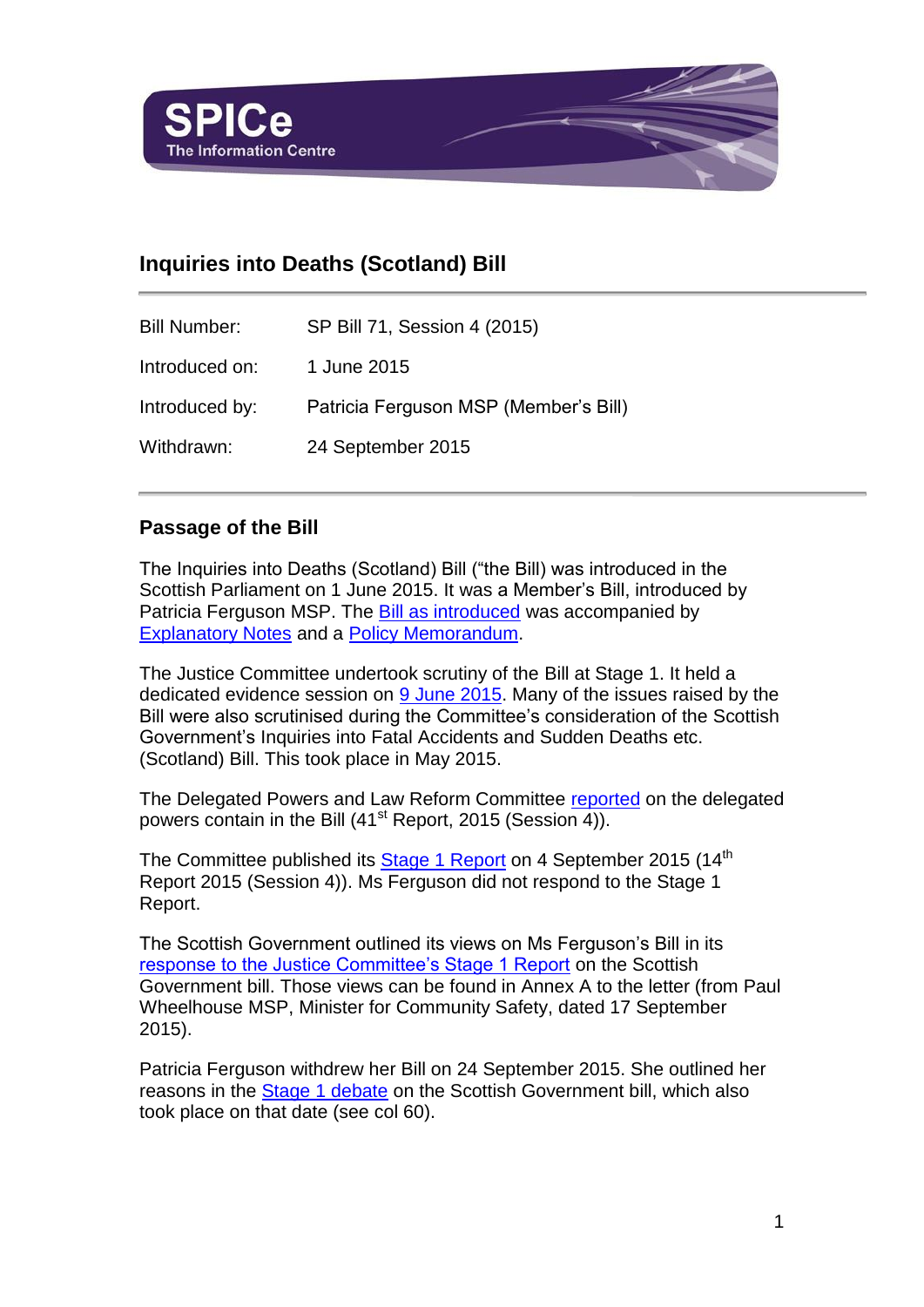## **Purpose and objectives of the Bill**

The purpose of the Bill was to modernise the system of Fatal Accident Inquiries (FAIs) to take into account the recommendations of the [Review of](http://www.gov.scot/About/Review/fatal-accident-review)  [Fatal Accident Inquiry Legislation.](http://www.gov.scot/About/Review/fatal-accident-review) This is also known as the "Cullen Review".

Patricia Ferguson acknowledged that the Bill's proposals went further than the Cullen Review recommendations in several respects.

FAIs are held to establish the circumstances surrounding certain deaths. They are presided over by sheriffs. The sheriff may make recommendations intended to prevent future deaths in similar circumstances.

Mandatory FAIs must be held where someone dies in legal custody, or in an accident relating to their work. An FAI can also be held where a death is sudden, suspicious, unexplained, or gives rise to serious public concern.

Procurators Fiscal lead evidence about the death at an FAI. The Lord Advocate (through the Crown Office and Procurator Fiscal Service) exercises a number of decision-making powers in the FAI process. In particular, he decides if an FAI should be held in circumstances where this is not mandatory.

### **Provisions of the Bill**

As noted above, Ms Ferguson's Bill and a Scottish Government bill were considered in the Scottish Parliament at the same time. More information about the Scottish Government's bill can be found in the relevant Bill Summary.

The key areas where this Bill would go beyond the Scottish Government's bill are:

- **Mandatory FAIs** extending the mandatory categories of death inquiry to cover work-related deaths from industrial diseases and exposure to hazardous substances, as well as some other categories.
- **Role of the family** requiring the Lord Advocate to give written reasons to inquiry participants for a number of decisions, including the decision not to hold an inquiry.
- **Delays** creating time limits for the Lord Advocate to apply for death inquiries with the intention of speeding up the process.
- **Sheriffs' recommendations** making sheriffs' recommendations legally binding in certain circumstances (subject to further hearings and a right of appeal).
- **Lessons learned** clarifying the role of death inquiries in preventing future deaths.